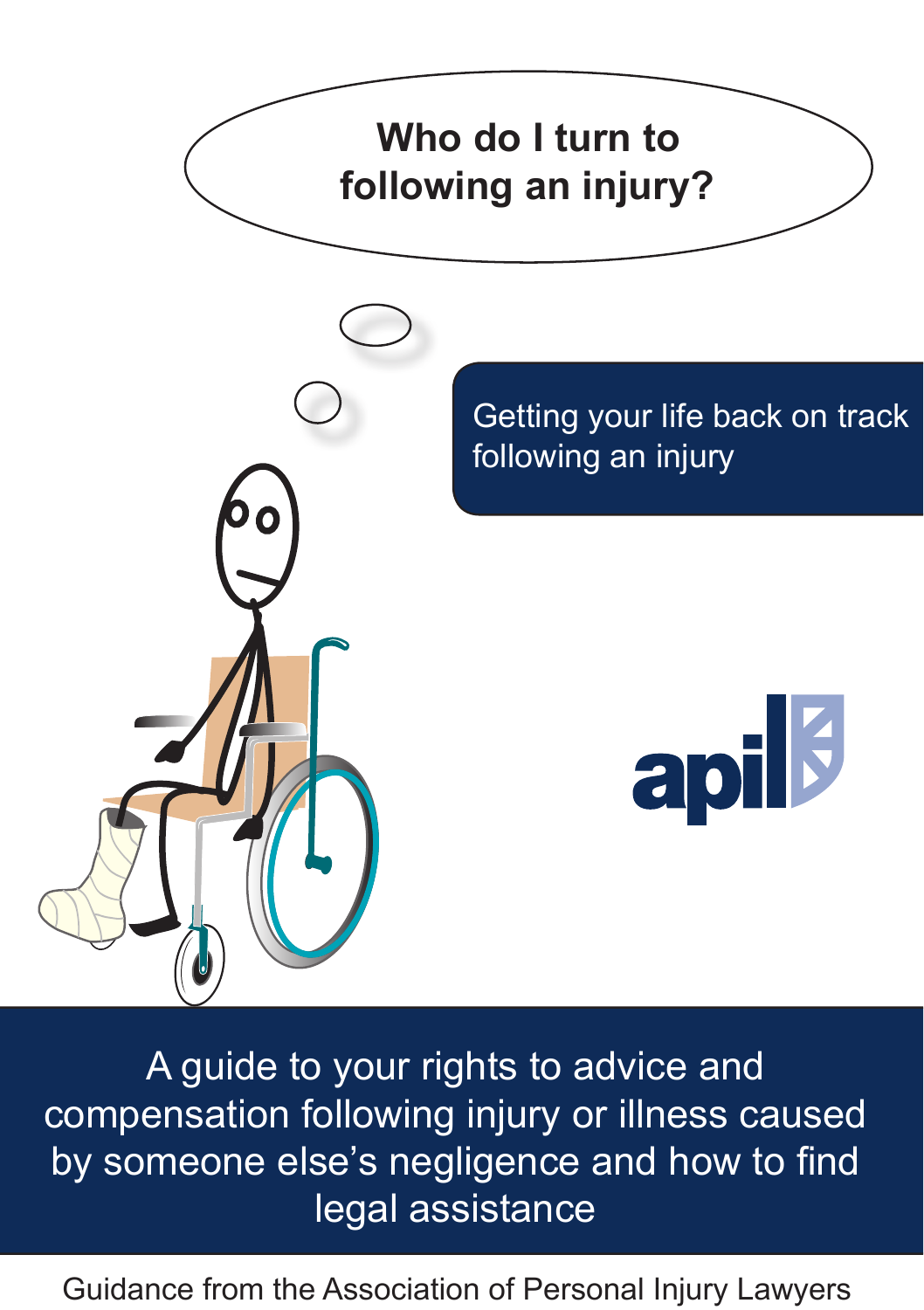# Welcome to the Association of Personal Injury Lawyers (APIL)

This booklet explains the work APIL does and why using an APIL accredited lawyer will ensure you receive professional personal injury advice. It explains your legal rights and will help you understand the levels of service you can expect from an APIL accredited lawyer. APIL lawyers include solicitors, barristers and legal executives.

APIL was established in 1990, by a group of lawyers working on behalf of injured people and now has over 4,600 members. It is an independent, notfor-profit organisation providing accreditation for lawyers who specialise in personal injury law. This accreditation shows that an APIL accredited lawyer has achieved a certain standard of expertise and competence.

An APIL accredited lawyer will provide you with legal assistance if you have had a personal injury or contracted an illness or disease caused by someone else's negligence.

#### Working for you

APIL fulfils an important role promoting and maintaining standards in personal injury legal services. It campaigns for better laws to help people who are injured or become ill as a result of someone else's negligence. APIL works closely with government departments, the Law Society, and also has links with consumer groups, such as Citizens' Advice Bureaux and employees' organisations.

#### Your rights

If you or someone in your family has suffered injury or contracted an illness as a result of someone else's negligence, you may have the legal right to compensation for lost earnings, your pain and suffering, or other losses. APIL accredited lawyers can advise you how best to seek the most appropriate care and legal redress.

#### Ways in which you may have been injured or become ill:

- a road accident
- an injury or illness contracted at work
- an injury or illness from a holiday or travelling abroad
- through negligent medical treatment
- injuries caused by a product
- tripping or slipping
- abuse or assault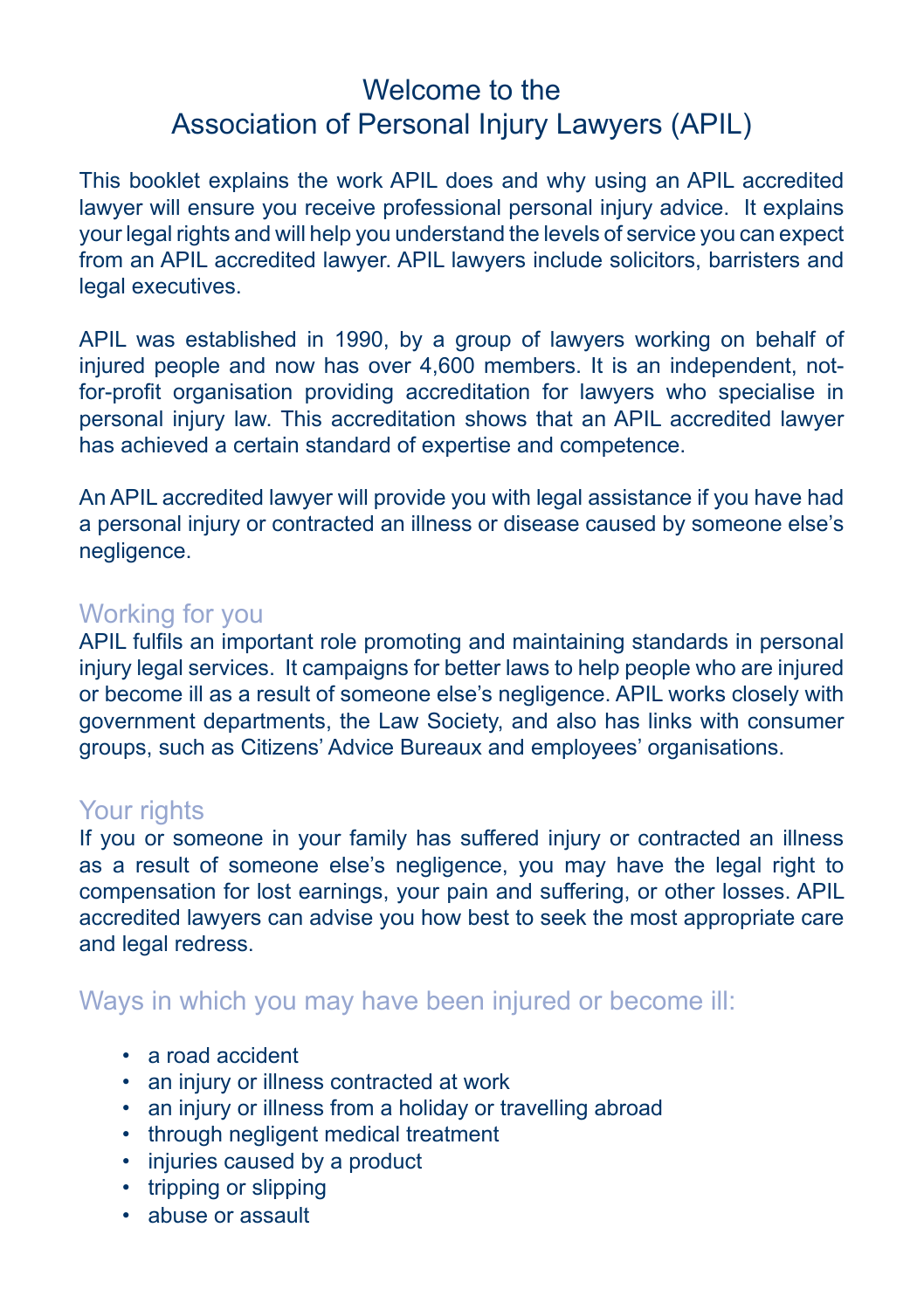# Who should you talk to?

Personal injury is a complex area of the law so it is important to use a specialist to ensure your compensation claim is handled properly.

You might be approached by unqualified non-specialists, who may only be interested in obtaining a percentage of your damages and not in providing you with the best or most appropriate legal assistance for your particular needs. Care should be taken, as these companies may not be able to give legal advice: often acting as middlemen, passing your case on to someone else to handle.

An APIL accredited lawyer is committed to acting in your best interests. He or she will explain how much compensation you may be entitled to and will always give you clear and honest advice with your welfare in mind. APIL accredited lawyers are specialists and receive ongoing training to make sure they are always up to date with the latest developments in personal injury law.



Senior Litigator – usually five or more years' experience, running their own personal injury caseload, and competent to lead and supervise the work of other PI lawyers.



Fellow – an APIL Senior Litigator, usually with over ten years' experience, with a high level of technical expertise in personal injury law, including trial procedures, and who is recognised by their peers as being in a position of professional and intellectual leadership.



Senior Fellow – an APIL Fellow who can demonstrate outstanding contributions and accomplishments in personal injury law and practice.



Brain injury and/or clinical negligence specialist – an APIL Senior Litigator or Fellow who has demonstrated further competence in these specialist fields.

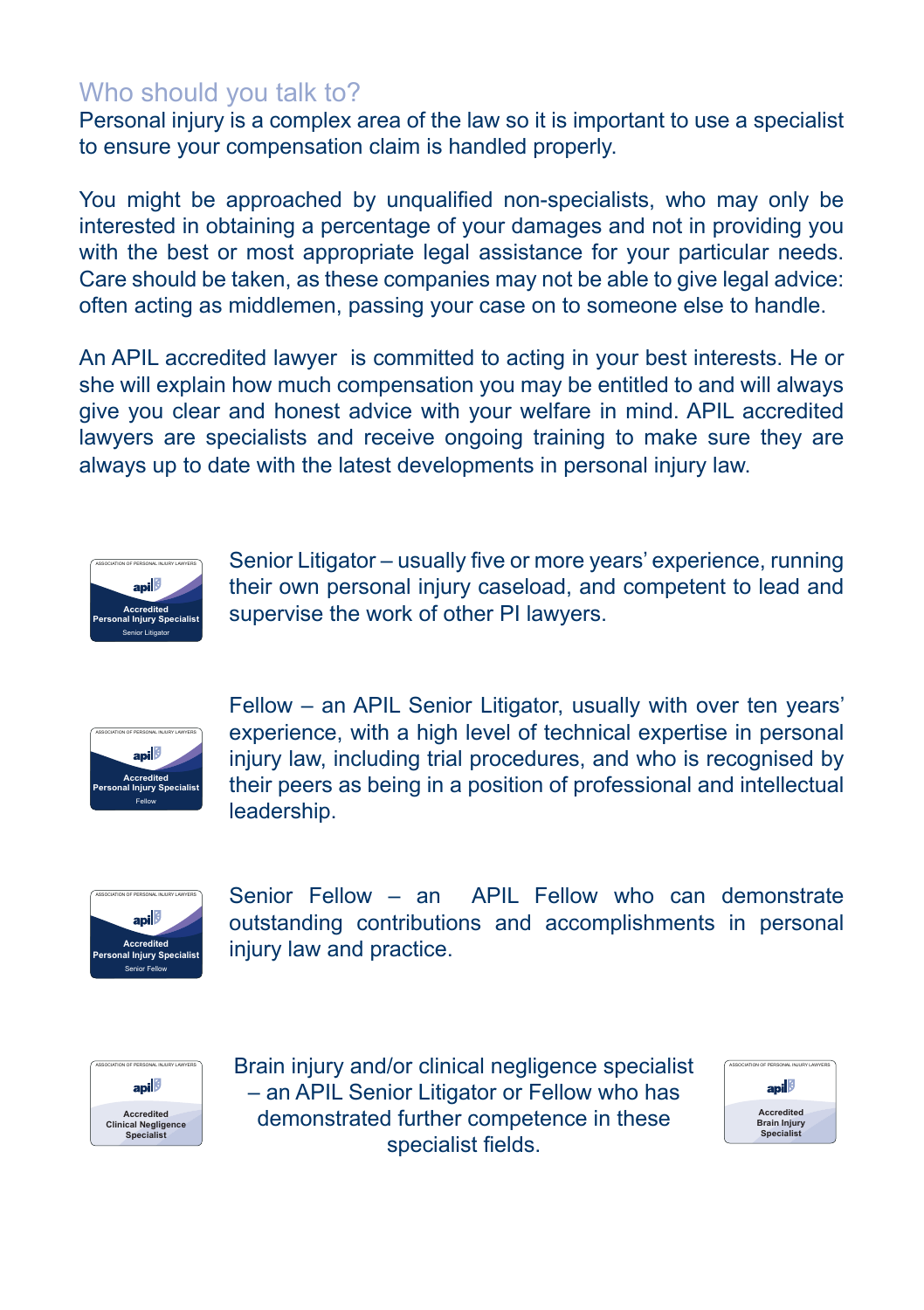### Do I have a claim?

If you think you may have a case for compensation following a personal injury or illness, you should contact an APIL accredited lawyer who will be able to give you honest and impartial advice.

#### How much will it cost?

Your APIL accredited lawyer will usually charge you nothing for an initial consultation. At this meeting, you will find out whether you have a case for compensation and be told if there will be a cost to you should you choose to pursue that claim.

There are a number of different ways in which legal advice can be funded and your APIL accredited lawyer will advise on the most appropriate way for you. The law has recently changed and because of those changes you may now be asked to contribute in part to the cost of pursuing your claim.

#### Conditional fee agreements

Previously referred to as "no win no fee" or CFA, a conditional fee agreement is a written agreement whereby legal fees and expenses only become payable in certain circumstances. Your APIL accredited lawyer will explain to you what those circumstances are as they will depend on the type of agreement entered into.

The most common type is where legal fees only become payable if the case is won. In those circumstances you will have to pay your lawyer's fees and in addition there is usually a success fee payable on top. This success fee reflects the risk that the lawyer has incurred as a result of only being paid if the case is successful. You should in most cases be able to recover your lawyer's fees from the other side; however from April 2013 you will not be able to claim back the success fee from the losing party. This will be taken from your damages if your case is successful.

You should always agree in advance with your lawyer what the percentage deduction from your damages will be before you proceed with your claim. The percentage agreed should not exceed 25 percent of your damages, excluding those calculated to pay for your future needs.

#### Contingency fee agreement

Damages based agreements or contingency fee agreements are also a type of 'no win no fee' agreement. If your lawyer agrees to represent you under a contingency fee agreement, they will be able to deduct a percentage of any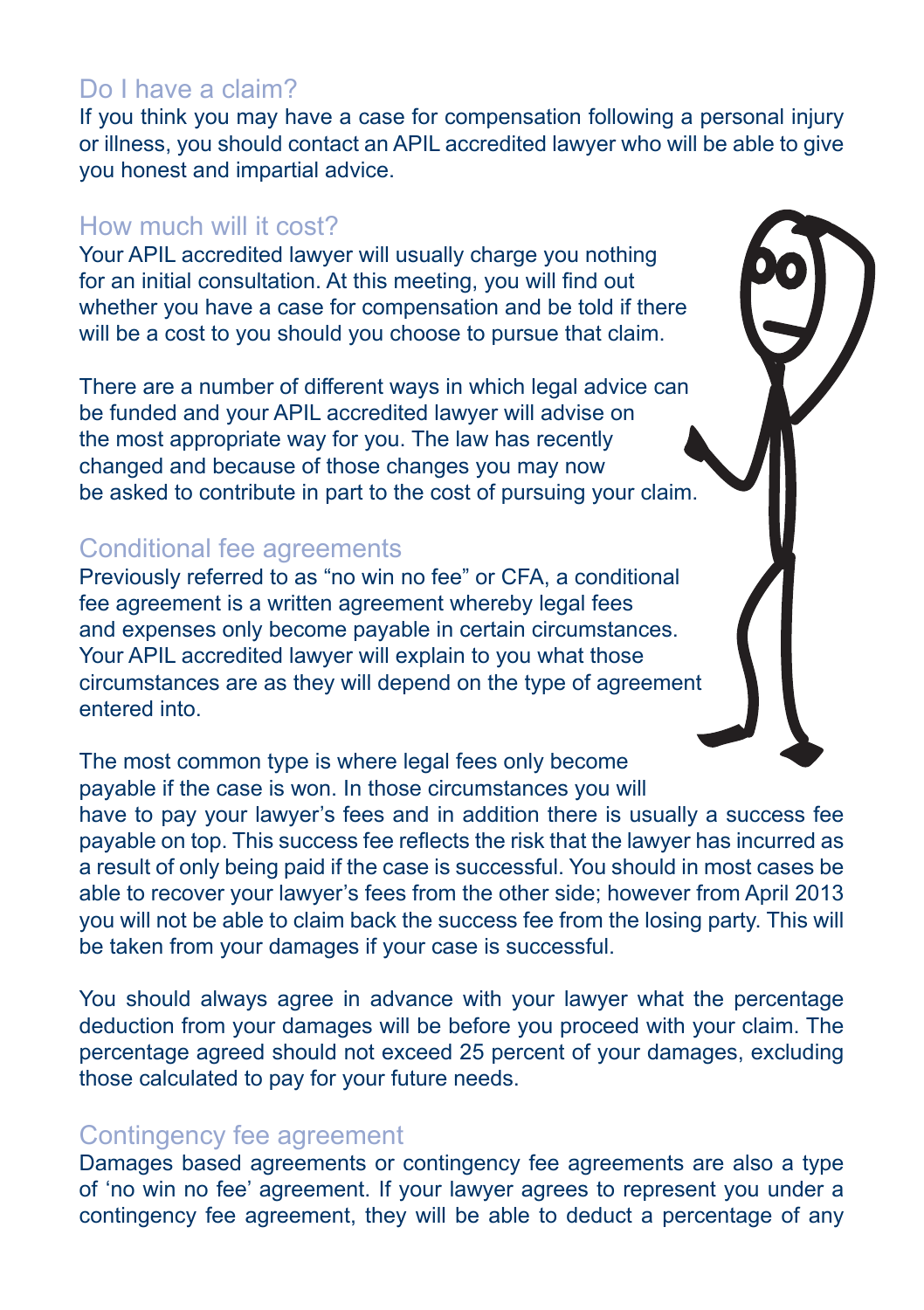compensation they recover on your behalf. The percentage you agree for them to deduct from your damages will contribute towards the costs they have incurred running your claim to a successful conclusion. In some circumstances your lawyer's costs may be able to be recovered in full or in part from the losing party. If you lose the case, you won't be charged a fee by your lawyer.

The contingency fee percentage must be agreed in advance. It must not be more than 25 percent of your damages excluding those calculated to pay for your future needs. You should also check whether the lawyer will deduct any expenses before or after they take their contingency fee as this can make a significant difference to the amount you finally receive.

#### Insurance cover

Some people have the benefit of an insurance policy to cover them in the event they need to pursue a case for compensation. Your APIL accredited lawyer will check whether you already have insurance which covers your claim.

#### Employee organisations

If you are a member of a union or other employee group, your APIL accredited lawyer will check whether they may be able to fund your case.

#### Private funding

You may wish to pay for any legal costs yourself.

#### Legal aid

Legal aid is not available for personal injury claims. The only exemption to this is exceptional public interest cases and clinical negligence claims involving severely disabled, infants. Your lawyer will be able to confirm if your claim or the claim on behalf of your child is eligible.

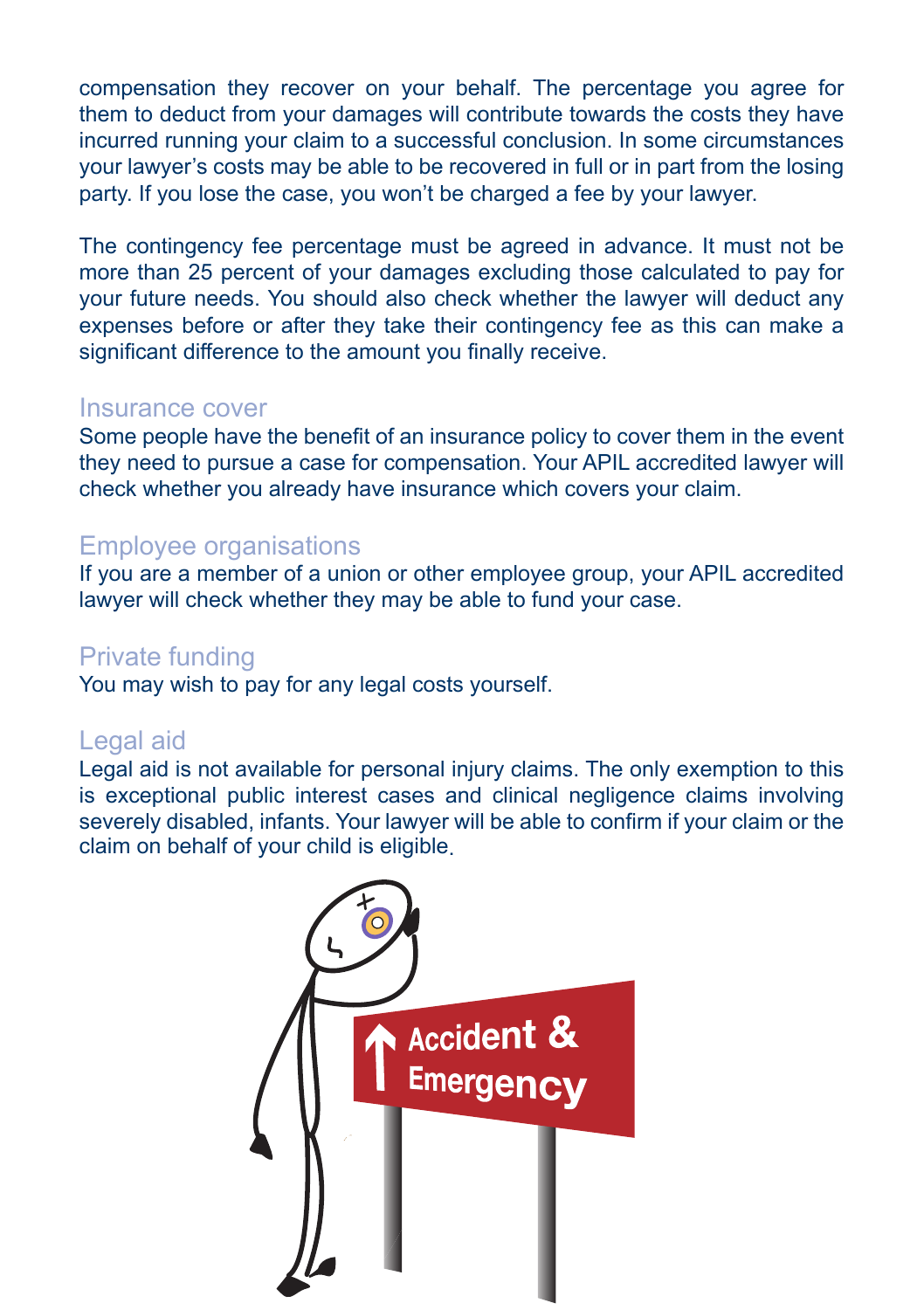# Frequently asked questions

### Q. **What is the difference between a law firm and a claims management company?**

A. A law firm is regulated by the Solicitors Regulation Authority, and the barristers they may instruct on your behalf are regulated by the Bar Standards Board. Claims management companies (CMCs) are regulated by the Claims Management Regulation Monitoring and Compliance Unit, and usually act as middlemen, not actually handling claims themselves.

> To check whether the firm you are dealing with is a law firm, search the Law Society's 'find a solicitor' service here: http://www.lawsociety.org.uk/choosingandusing/findasolicitor.law

If the firm you are dealing with is not registered here, it may be a CMC. You should check the CMC regulator's website here: https://www.claimsregulation.gov.uk/search.aspx

# **Q. What does accredited mean?**<br>A The accreditation which APIL provides

The accreditation which APIL provides certifies that an APIL lawyer has achieved a certain standard of specialist expertise and competence.

### **Q. Are claims management companies accredited in any way?**

A. There is no form of accreditation governing the practices of claims management companies at this time.

# **Q. How much compensation can I expect to receive?**

The amount of compensation you will receive depends on the extent of your injury or illness and how this affects your ability to live a normal life. Your APIL accredited lawyer will be able to give you some idea before you decide whether to pursue a claim.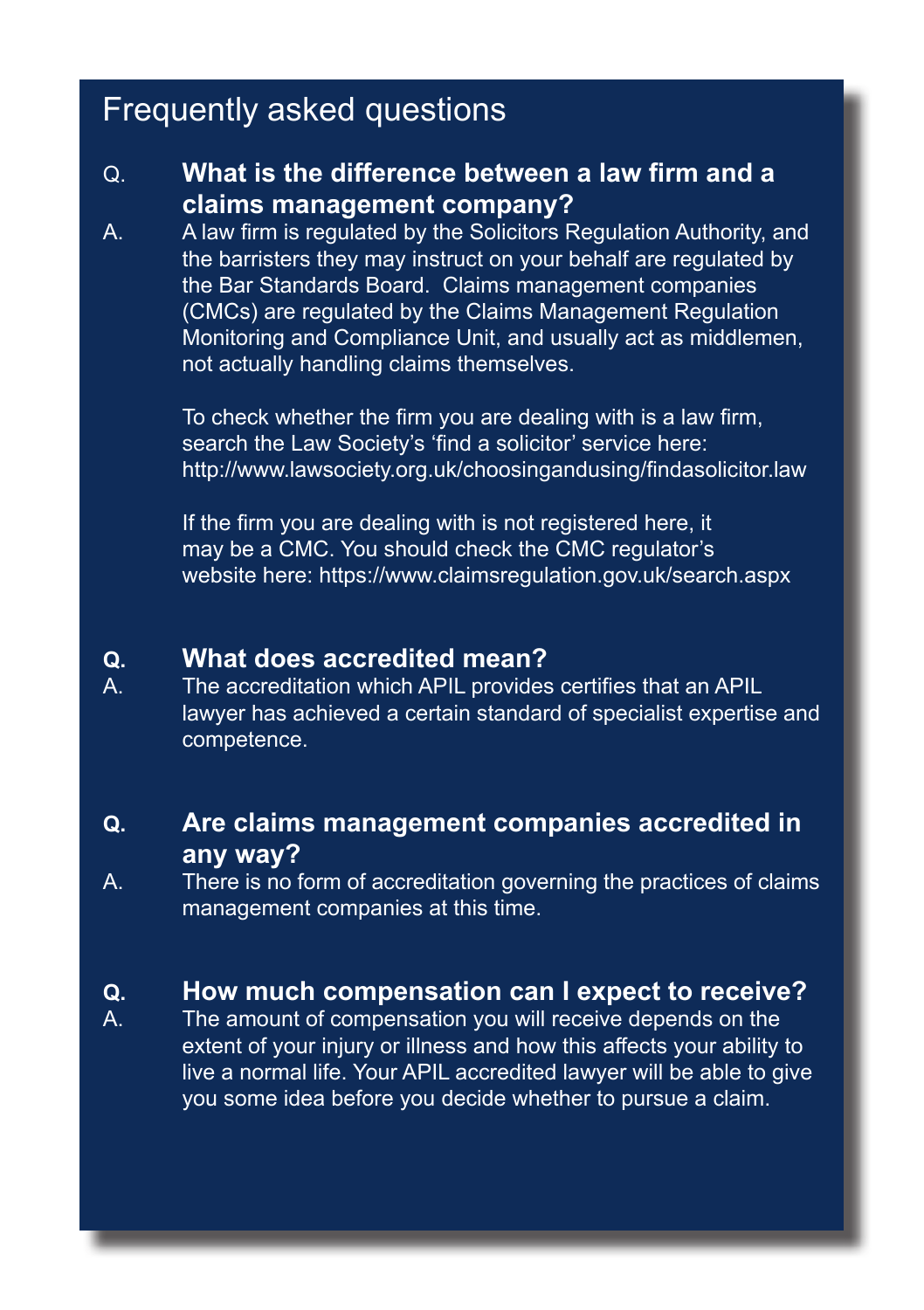# Q. **How much will it cost?**

The law has recently changed and there are several different ways in which you may be asked to fund your claim.

See page 4 for further details.

You should speak to your lawyer before your claim starts and ensure you know exactly how much you may be liable to pay towards your costs and have that confirmed in writing. See our suggested questions, below.

# Q. **What sort of questions should I ask about funding my claim?**

A. As there are several options now available, you should think about asking your accredited lawyer the following questions:

- what is the best way for me to fund my claim?
- will you confirm our agreed method of funding in writing?
- will the way in which you charge me change while you are dealing with my claim? If so, how much notice will I have of that change?
- I'd like an estimate of my likely total liability for costs – please let me know how much this is likely to be
- will there be any extra costs or expenses I will need to pay?
- Q. **Does APIL have any financial interest in my claim?** Absolutely not. APIL is only interested in ensuring that injured people have access to the best quality legal assistance in order to receive the best compensation and other remedies which will offer you the best chance of regaining your former quality of life.